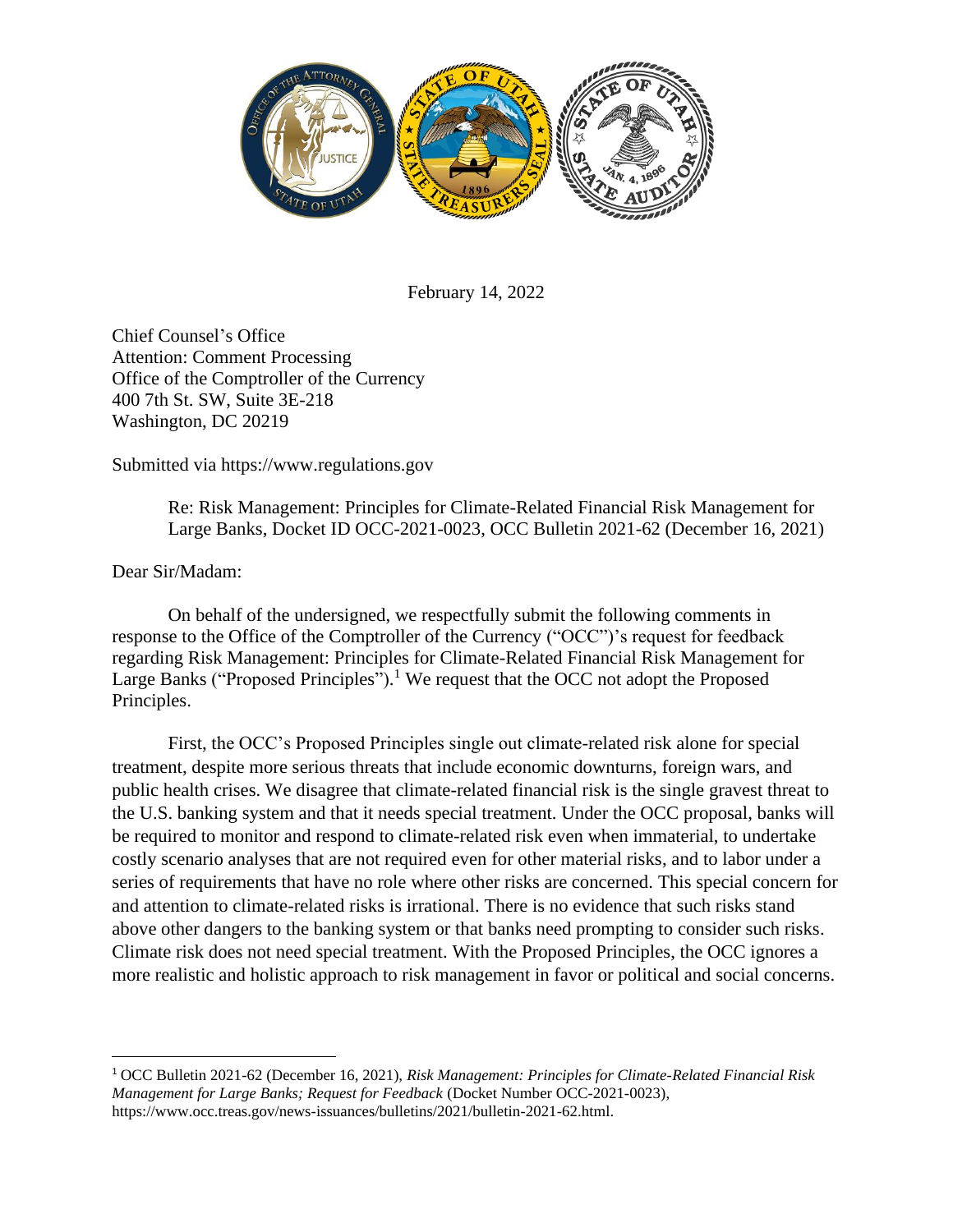Second, the proposed special treatment of climate-related risk will come with great costs that the OCC cannot ignore. Under the Proposed Principles, banks will incur needless additional operating costs which they will pass on to consumers. Businesses that produce essential goods like electricity and other energy will find it more difficult to obtain credit. Americans who work for these businesses will suffer lost jobs. States that produce energy will also be adversely affected as OCC "principles" are used by lenders against energy producers. Critical consumer goods will become more expensive. Home loans in regions allegedly exposed to climate risk may become harder to obtain. Banks will be encouraged to exclude areas of the economy. The potential adverse effects of these Proposed Principles on states, businesses, and consumers cannot be overstated. The OCC does not and cannot show that the Proposed Principles justify these likely immense costs or that they benefit more than a few activists and politicians.

Third, the Proposed Principles will force banks to monitor and account for speculative and immaterial risks. Banks will be required to spend more on professionals and compliance, trying to comply with these amorphous principles. Activists daily assert new, speculative harms from climate change. Under the Proposed Principles, banks may be forced to take each of these asserted harms seriously, constricting credit and other services to avoid entirely speculative risk.

Fourth, the Proposed Principles are not guidance at all. These will become (and are likely intended to be) de facto legislative rules and administrative regulations. The Proposed Principles expand far beyond the scope of current law, bind the OCC staff, and given the extraordinary power the staff hold over regulated banks, it binds banks as well. The OCC should instead engage in rulemaking and provide the full set of analyses and procedures that must accompany such proceedings.

Finally, the Proposed Principles also violate the OCC's own regulations, in which the agency committed just a year ago that it would not attempt to issue binding regulations through guidance. The OCC's casual disregard of its own regulations is one more reason the Proposed Principles, if finalized, would be arbitrary and capricious.

The OCC should not adopt the Proposed Principles because they will not assist banks to assess and prepare for all material risks. Instead, the Proposed Principles will adversely affect states, businesses, and consumers and cause banks to incur more costs. The Proposed Principles may even weaken federally chartered banks and the national and state banking systems.

## **BACKGROUND**

On December 16, 2021, the OCC issued OCC Bulletin 2021-62 entitled Risk Management: Principles for Climate-Related Financial Risk Management for Large Banks; Request for Feedback.<sup>2</sup> The bulletin regards the OCC's "draft principles designed to support the

<sup>2</sup> OCC Bulletin 2021-62 (December 16, 2021), *Risk Management: Principles for Climate-Related Financial Risk Management for Large Banks; Request for Feedback* (Docket Number OCC-2021-0023), https://www.occ.treas.gov/news-issuances/bulletins/2021/bulletin-2021-62.html.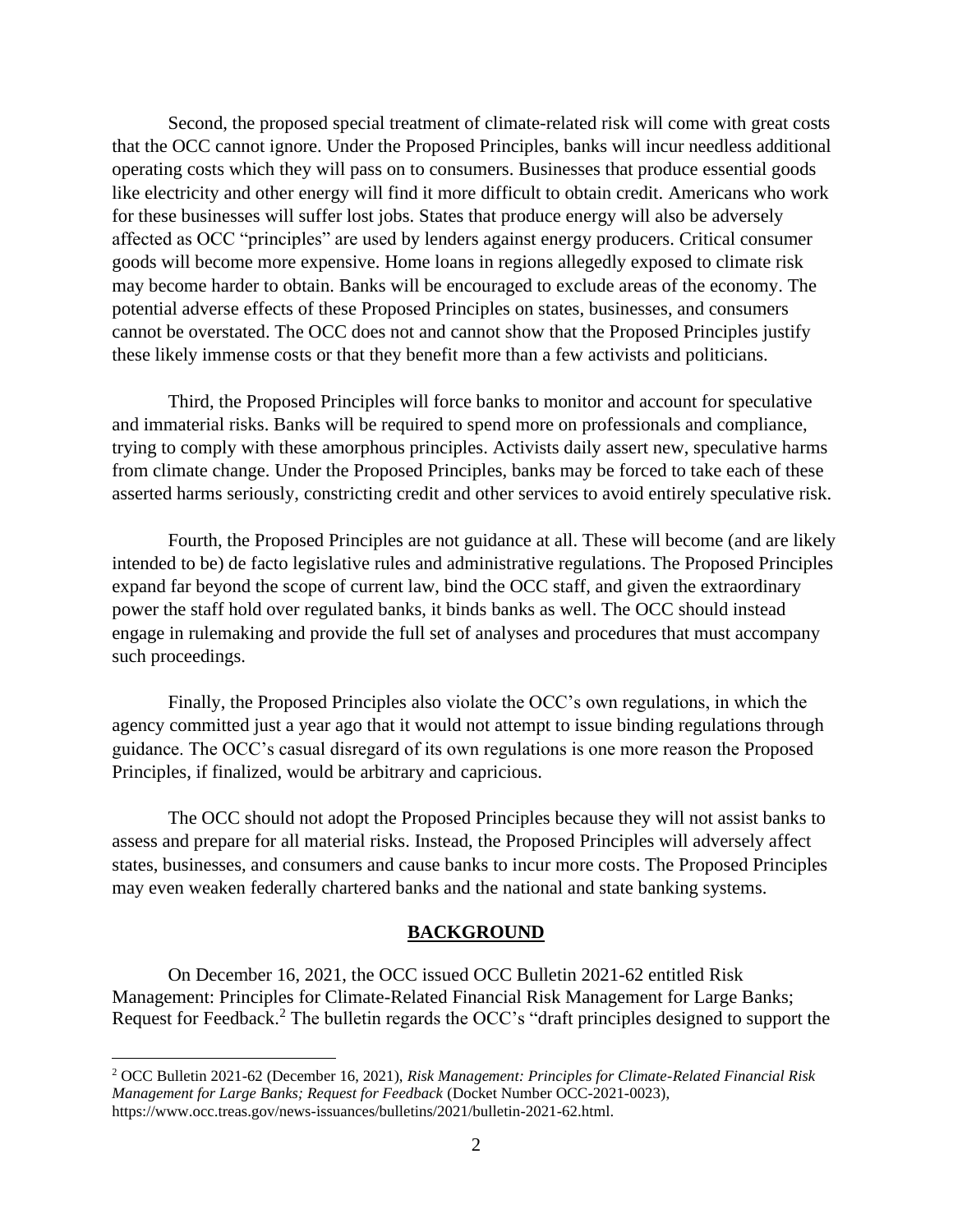identification and management of climate-related financial risks by banks with more than \$100 billion in total consolidated assets."<sup>3</sup> The bulletin links to a document entitled "Principles for Climate-Related Financial Risk Management for Large Bank ("Proposed Principles")."<sup>4</sup> OCC requests feedback on the Proposed Principles through February 14, 2022.<sup>5</sup>

The OCC starts the Introduction section of the Proposed Principles by stating that it "has identified the effects of climate change and the transition to a low carbon economy as presenting emerging risks to banks and the financial system."<sup>6</sup> The OCC then differentiates between climate-related physical risks (e.g., hurricanes, floods, wildfires) and transition risks (e.g., "stresses to certain banks or sectors"), both of which are referred to in the Proposed Principles "as climate-related financial risks."<sup>7</sup>

The Proposed Principles lists five general climate-related financial risk principles, as follows: (1) Governance; (2) Policies, Procedures, and Limits; (3) Strategic Planning; (4) Risk Management; and (5) Data, Risk Measurement, and Reporting.<sup>8</sup> The OCC states that "[m]anagement should develop and implement climate-related scenario analysis frameworks in a manner commensurate to the bank's size, complexity, business activity, and risk profile."<sup>9</sup> The Proposed Principles also list climate-related risk assessment principles, which are as follows: Credit Risk; Liquidity Risk; Other Financial Risk; Operational Risk; Legal/Compliance Risk; and Other Nonfinancial Risk.<sup>10</sup> The OCC requested feedback on the Proposed Principles, including thirteen specific questions. $11$ 

#### **DISCUSSION**

#### **Proposed Principles Irrationally Single Out Climate-Related Risk for Special Treatment**

The Proposed Principles, if finalized, would irrationally single out climate-related risk for special treatment. Under existing law and regulations, banks are already obligated to achieve safety and soundness through monitoring and responding to risk from lending, operations, changes in law and policy, etc.<sup>12</sup> The OCC's staff, some of whom are on-site every day at the large banks to which the proposal applies, are obliged to ensure that banks monitor and respond to this risk appropriately.<sup>13</sup> The OCC has previously stated that "[p]rudently managing climate

<sup>3</sup> *See id.*

<sup>4</sup> *See id.*

<sup>5</sup> OCC Bulletin 2021-62 (December 16, 2021), Risk Management: Principles for Climate-Related Financial Risk Management for Large Banks; Request for Feedback (Docket Number OCC-2021-0023),

https://www.occ.treas.gov/news-issuances/bulletins/2021/bulletin-2021-62.html.

<sup>6</sup> Office of the Comptroller of the Currency, *Principles for Climate-Related Financial Risk Management for Large Banks*, https://www.occ.treas.gov/news-issuances/news-releases/2021/nr-occ-2021-138a.pdf. 7 *See id*. at p. 1.

<sup>8</sup> *See id*. at pp. 1-3.

<sup>9</sup> *See id*. at p. 4.

<sup>10</sup> *See id*. at pp. 4-5.

<sup>11</sup> *See id*. at pp. 5-7.

<sup>12</sup> *See, e.g*., 12 C.F.R. pt. 30.

<sup>13</sup> *See* 12 U.S.C. § 1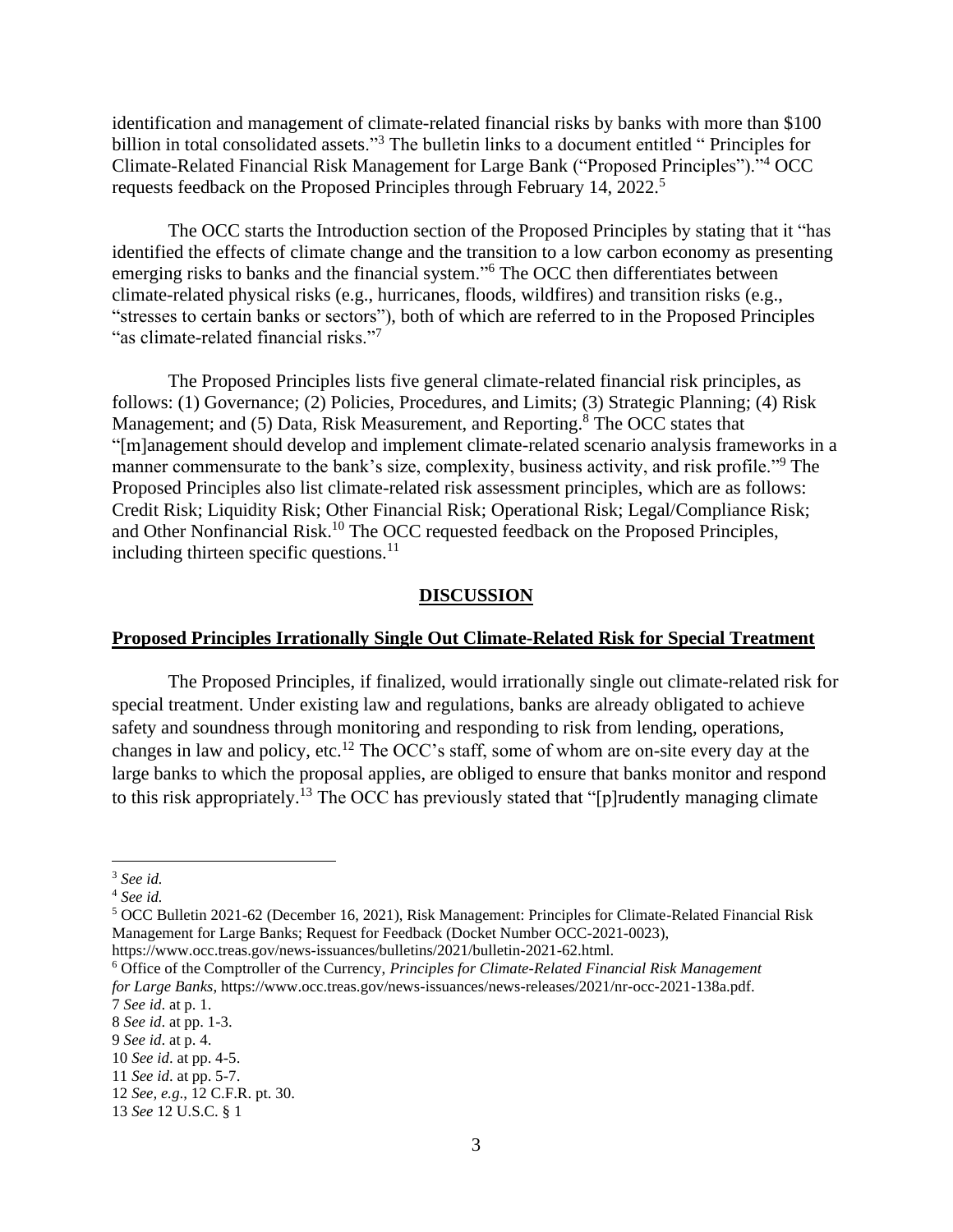change risk is a safety and a soundness issue."<sup>14</sup> And many banks already take climate-related risk into account.<sup>15</sup>

The Proposed Principles go a big step further: they single out climate-related risk for unnecessary special treatment. Regulated banks no longer may simply treat climate-related risk as any other risk. Instead, banks must specifically focus on climate-related risk in a variety of ways. For instance:

- o The proposal directs that banks must communicate about climate-related risks in particular and must specially assign responsibilities for them "throughout the organization."<sup>16</sup>
- o Climate-related risk is singled out as the subject of mandatory reporting by bank management to the board. $17$
- o Climate-related risk is singled out for assessment with regard to "stakeholders' expectations, the bank's reputation, and … disadvantaged households and communities."<sup>18</sup>
- o Banks must "incorporate climate-related risks into their internal control frameworks, including internal audit,"<sup>19</sup> regardless of whether those risks would qualify for control or audit coverage under the procedures that the banks have reasonably adopted for other sorts of risk.
- o Bank management must "develop and implement … scenario analysis frameworks" for climate-related risks but not for other risks.<sup>20</sup>
- o Banks are to "consider climate-related financial risks as part of the underwriting and ongoing monitoring of portfolios."<sup>21</sup>

Singling-out climate-related risk is unjustifiable. Climate-related eventualities do not pose greater risk than, for example, technological disruption, economic downturns, domestic

<sup>14</sup> OCC, "OCC Announces Climate Change Risk Officer, Membership in the NGFS" (July 27, 2021), https://occ.gov/news-issuances/news-releases/2021/nr-occ-2021-78.html.

<sup>15</sup> *See, e.g*., Bank of America, "Task force on climate-related financial disclosures report,"

https://about.bankofamerica.com/en/making-an-impact/task-force-on-climate-related-financial-disclosures-report ("As one of the world's largest financial institutions, we are committed to ensuring that climate-related risks and opportunities are properly managed within our business.").

<sup>16</sup> Office of the Comptroller of the Currency, Principles for Climate-Related Financial Risk Management for Large Banks, https://www.occ.treas.gov/news-issuances/news-releases/2021/nr-occ-2021-138a.pdf, at p. 2. 17 *See id*. at p. 2.

<sup>18</sup> *See id*. at p. 3.

<sup>19</sup> *See id*. at p. 3.

<sup>20</sup> *See id*. at p. 4.

<sup>21</sup> *See id*. at p. 4.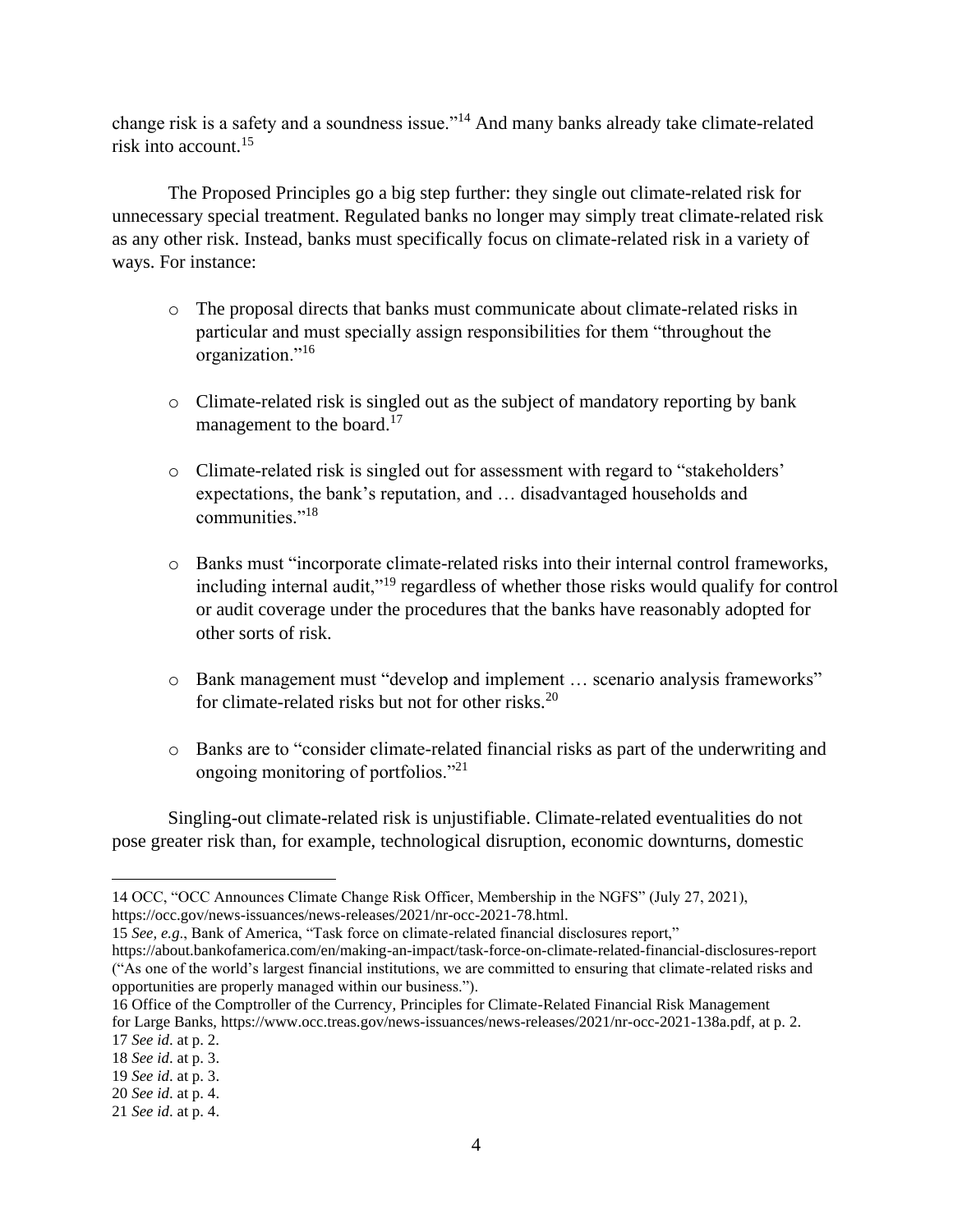political changes, foreign conflicts, civic unrest, changing consumer tastes, non-climatic natural disasters, and public health crises such as the one ravaging the globe today. Even if climaterelated risk were among the most important for some banks, there is no reason to believe that is true for all or most banks. Yet the proposal singles out only climate-related risk, and for all large banks.

The Proposed Principles' defenders may argue that the proposal only requires banks to monitor and respond to material climate-related risk, which they ought to do anyway under current law. This contention must be rejected for three reasons.

First, the proposal does not limit its commands to material climate-related risk. For instance, management is directed to "regularly report[]" to the board on climate-related financial risks—without regard to whether such risks are regularly material.<sup>22</sup> Similarly, banks are directed to "consider climate-related financial risks as part of the underwriting and ongoing monitoring of portfolios"—without regard to whether those risks are material for particular portfolios.<sup>23</sup> The result of the Proposed Principles would require banks to give climate-related risks a special place in their consideration without first determining that those risks are material.

Second, the proposal irrationally singles out climate-related risk for special procedures that are not required even for other material risks. For instance, the proposal demands scenario analysis for climate-related risks.<sup>24</sup> But banks are not required to conduct scenario analysis for other eventualities that pose material, and even greater, risk.

Third, if the proposal's only point is that banks should take material climate-related risk into account on the same terms and in the same ways as other risk, it should just say so, in the form of a simple reminder that the same requirements of assessing material risk with a view to safety and soundness apply to all kinds of risk.

The largest banks, to which the Proposed Principles are directed, do not need more prompting to pay attention to climate-related risk as compared to other sorts of risk. Just the opposite is true. Such a reminder would in fact be unnecessary because the largest banks have shown a pronounced propensity to engage on issues surrounding climate-related risk.<sup>25</sup> Because no guidance is needed to remind banks and examiners of existing legal requirements, there is no need for the Proposed Principles, and their issuance would therefore be arbitrary and capricious.

https://www08.wellsfargomedia.com/assets/pdf/about/corporate-responsibility/climate-disclosure.pdf.

<sup>22</sup> *See id*. at p. 2.

<sup>23</sup> *See id*. at p. 4.

<sup>24</sup> *See id*. at p. 4.

<sup>25</sup> *See, e.g*., JPMorgan Chase & Co., Sustainability, https://www.jpmorganchase.com/impact/ sustainability/escommitments; Citigroup, Taskforce on Climate-Related Financial Disclosures Report 2021, https://www.citigroup.com/citi/sustainability/data/taskforce-on-climate-related-financial-disclosures-report-2021.pdf?linkId=148731631; Wells Fargo, Taskforce for Climate-Related Financial Disclosures,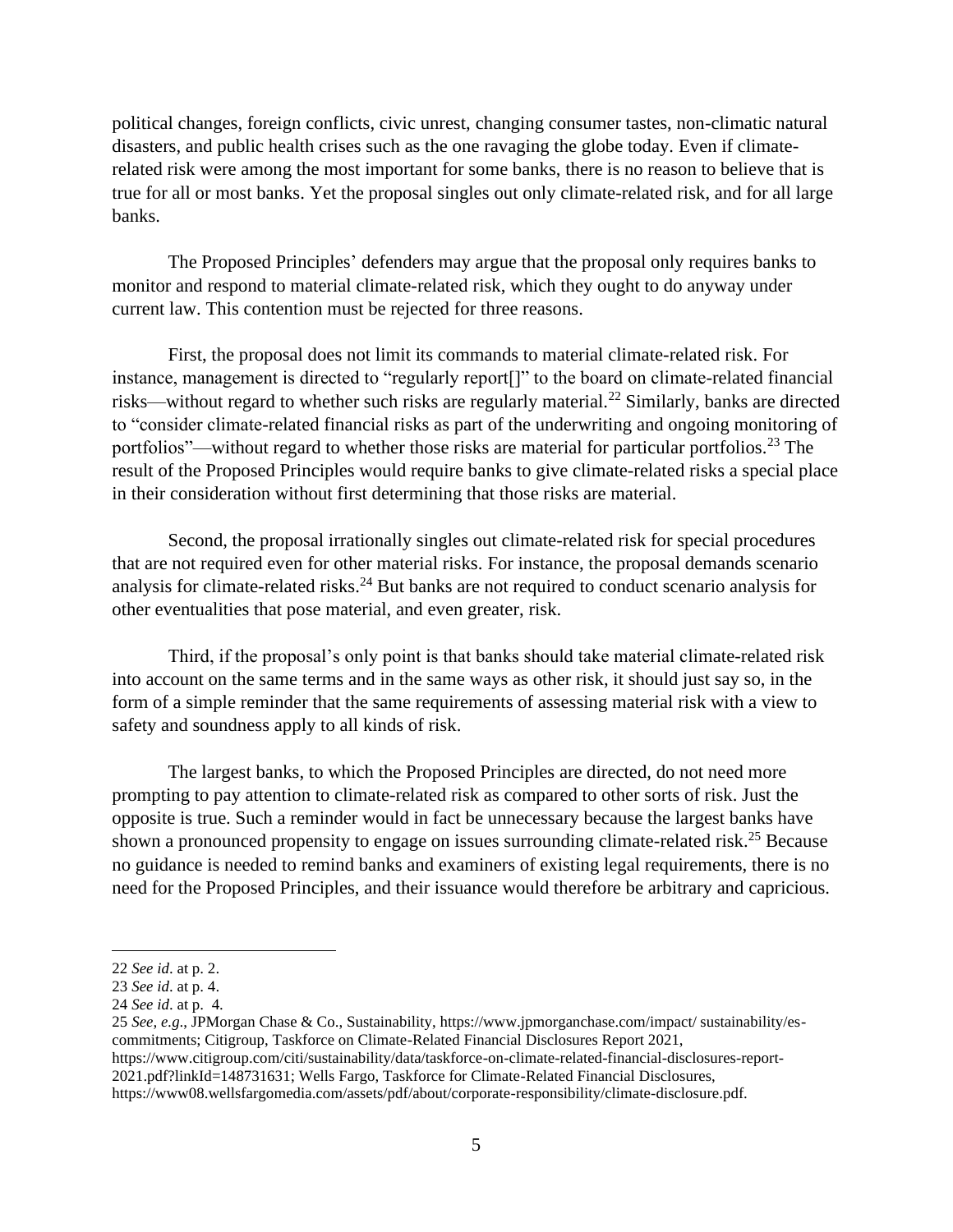If the OCC is determined to act in this space, it should prepare guidance for every type of eventuality that poses a level of risk similar to that assertedly presented by climate change and should present a reasoned basis for singling out these types of eventualities as presenting higher degrees of risk than other types. The OCC's failure even to ask whether singling out climaterelated risk is needed, let alone to answer that question in the affirmative, is the essence of arbitrary decision-making. The proposal's irrationality is exacerbated by the fact that, as we establish below, its directives are mandatory, although the proposal would be irrational even if optional. At the very least, the OCC should add to the proposal text making clear that banks are not required to treat climate-related risk differently than any other sort of risk.

## **OCC Must Consider the Negative Effects**

The Proposed Principles will have considerable negative effects. OCC must consider these before adopting the Proposed Principles. A regulation that fails to weigh its benefits against its costs is irrational.<sup>26</sup> Yet the proposal fails even to identify its costs, let alone assess whether the benefits it purports to achieve justify them. The Proposed Principles would impose serious real-world costs on banks, on the businesses to whom they lend, and on American citizens who depend on those businesses for their livelihoods and for goods and services and on the banks.

By singling out climate-related risk for special treatment the Proposed Principles would force banks to implement procedures that are not justified by the prevention of financial harm as indicated by the fact that the OCC does not require those procedures for comparable risk of other types. This may also empower litigation by activists and others seeking to influence or claim against the banks. This would pointlessly increase operating costs for banks, which will pass on these costs to customers. All these costs would be most heavily borne by small businesses, who will more often lack the resources to absorb an increase in the cost of credit or to modify their operations to cater to the demands of banks to avoid activities that generate climate-related risk.

By requiring banks to treat climate-related risk more sensitively than risks of other types, the proposal would drive banks to assemble portfolios that are inefficient. Indeed, by driving banks to assemble portfolios weighted toward businesses that putatively represent low climate risk, the proposal would make portfolios less diverse and hence will increase risk in the banking system. Moreover, while the Proposed Principles purport to only target large banks they will inevitably affect community banks and credit unions.

Banks would be encouraged to exclude areas of the economy. By singling out climaterelated risk for special caution in the provision of credit, the Proposed Principles would prompt banks to deny credit, or offer credit on worse terms, to businesses that might be alleged to pose climate-related risk. This includes businesses such as mining and electric power companies, as well as others that may be alleged to be at risk from possible changes in law or public opinion regarding climate change. Because the proposal directs banks to consider climate-related risks to

<sup>26</sup> *Michigan v. EPA*, 576 U.S. 743 (2015).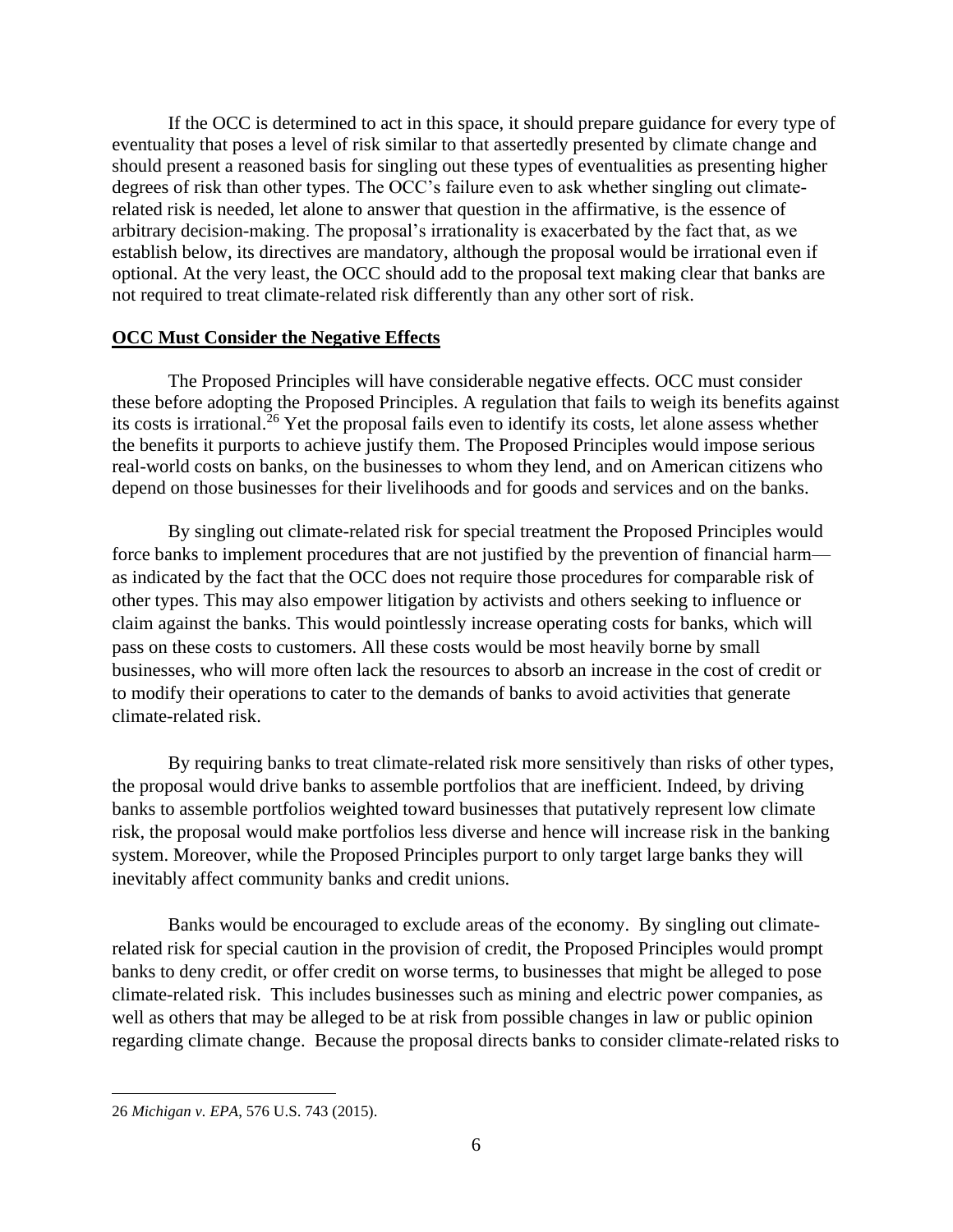"the bank's reputation,"<sup>27</sup> banks would be forced to consider whether loan applicants are in favor with green activists or are green enough. Banks may (in good faith or otherwise) interpret the proposal to require that they lend only to businesses that make certain green commitments (net zero emissions by 2050, etc.). Businesses that are accused of or perceived as harming the climate may find it hard to obtain credit and/or reasonable loan terms. Banks may even believe they must refuse standard transactional services, such as banking accounts, to businesses that are in disfavor with green activists.

Businesses that operate in regions that may be alleged to be exposed to climate risk, such as coastal or forested areas, would also find it harder and more expensive to obtain credit. Indeed, the proposal suggests that banks should "determine … lending limits" by reference to geographic location.<sup>28</sup> This harm would extend to states whose economies rely on energy generation.

The Proposed Principles will also hurt American citizens. As credit for businesses posing "climate risk" dries up, the Americans who work for those businesses or for other businesses who depend on them for goods or services would find their livelihoods in peril. Americans would find it harder to start small businesses alleged to pose such risks. Further, under the Proposed Principles, Americans who happen to live in areas that the banks may believe are at higher climate risk would find it harder to get home and business loans. And Americans would face higher charges for essential goods like electricity as the cost of credit for such goods increases. Americans would also suffer as towns—especially in rural America—lose businesses on which they depend for jobs that sustain a viable community life. Americans would further suffer from the broader societal risks inherent in the green policies that the proposal is meant to further. These policies risk creating economic downturns, undermining grid reliability, and impeding American trade competitiveness, to name just a few. But the Proposed Principles do not even acknowledge, let alone attempt to fathom, these risks, or to offset them against the asserted risks it addresses.

The Proposed Principles fail to assess not just costs, but also benefits. It claims that its approach will enhance bank safety and soundness, but it does not establish a baseline of current bank practices with respect to climate-related risk or show how the approach taken in the proposal differs from that approach. Without such information, it is impossible to know whether the proposal marks any advance over current levels of safety and soundness and hence whether it is necessary. A regulation aiming at a problem is "highly capricious if that problem does not  $exist.$ "<sup>29</sup>

<sup>&</sup>lt;sup>27</sup> Office of the Comptroller of the Currency, Principles for Climate-Related Financial Risk Management

for Large Banks, https://www.occ.treas.gov/news-issuances/news-releases/2021/nr-occ-2021-138a.pdf, at pp. 3, 5. <sup>28</sup> *See id*. at p. 4.

<sup>29</sup> *Alltel Corp. v. FCC*, 838 F.2d 551, 561 (D.C. Cir. 1988).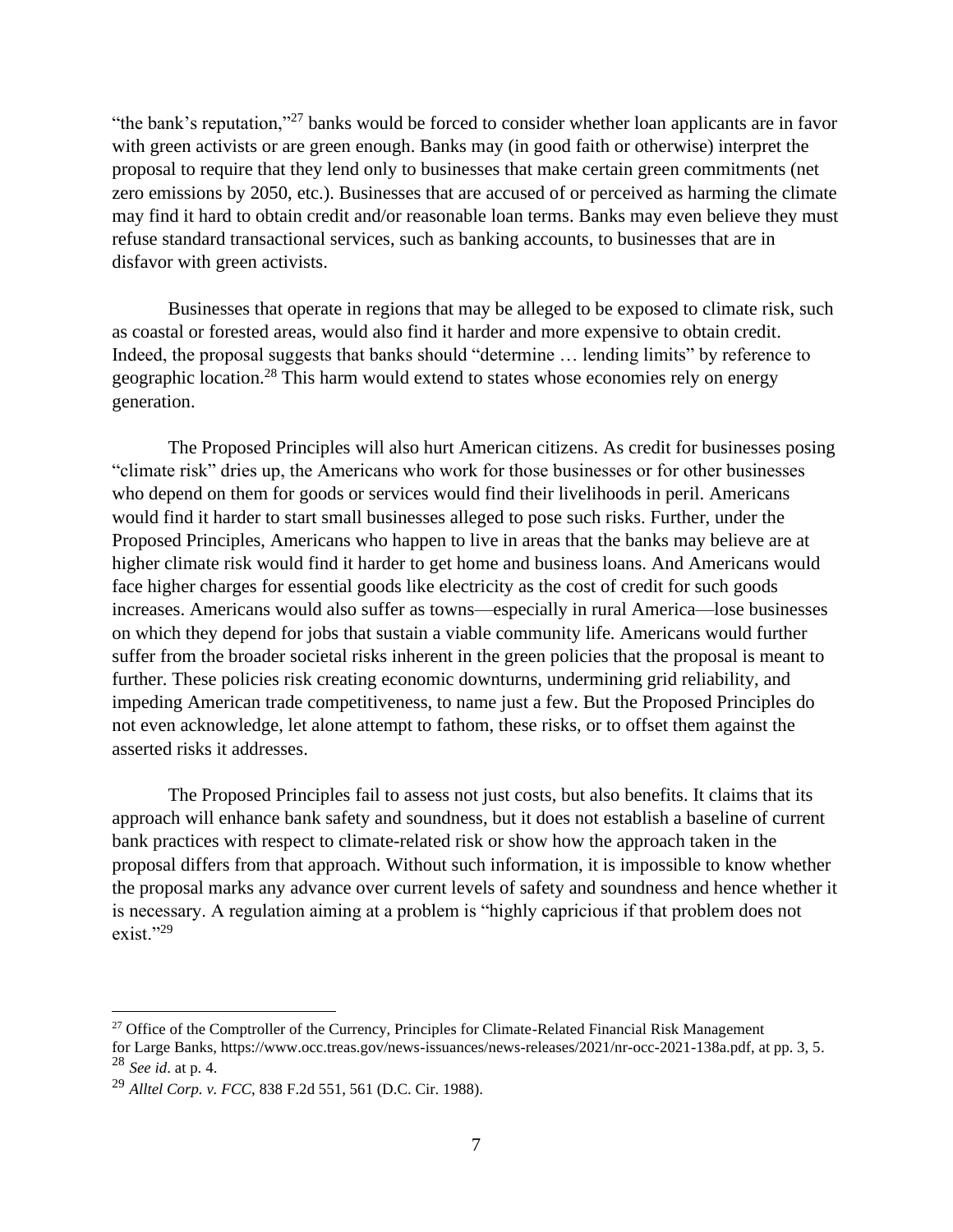Any rational approach to risk management, including climate-related risk, requires a robust cost-benefit analysis relying on rigorous economic, industrial, and consumer studies. But among its many questions, the Proposed Principles fail to ask about the costs and benefits of its mandates. If the OCC mistakenly elects to continue with this rulemaking, it should before finalization issue a request for information seeking the data it needs to assess and compare costs and benefits, then give careful heed to that data in any eventual finalization.

#### **Proposed Principles Force Banks to Account for Immaterial and Speculative Risk**

The Proposed Principles force banks to monitor and account even for speculative and immaterial risks. Despite having a stated purpose of helping banks manage risk arising from climate change, the Proposed Principles do not explain the nature and scope of that risk, leaving banks to feel their way blindly on this decisive question, or to guess what will best keep them out of regulatory audits and litigation.

Predictions about the physical risks of climate change vary wildly, ranging from increasing numbers of hurricanes and wildfires to destruction from climate-driven great-power conflict or even more speculative claims.<sup>30</sup> And predictive climate science is in its infancy.<sup>31</sup> For these reasons the obstacles to understanding the risk of various climate eventualities, especially decades into the future, are immense. Yet the proposal fails to offer principles by which banks can determine which asserted physical risks are realistic in the OCC's view and therefore should be considered.

Further, the proposal demands that banks monitor and account for risk arising from climate-driven changes to the legal framework. But regulatory and (especially) legislative action is notoriously difficult to predict, and the Proposed Principles do not offer any means by which banks may weed out probable from speculative future regulatory and legislative developments or any safe harbors on which banks may rely in making judgments about such future government action. Faced with the proposal's demand that banks monitor and respond to climate-related risk and the OCC's refusal to explain which sorts of alleged risk are of concern, banks will have no choice but to err on the side of caution. Rather than run afoul of the OCC, they will take an unwarrantably and unpredictably expansive view of the risks of climate change, exacerbating the harms to the banking system, small businesses, and Americans discussed in the preceding section. Indeed, the proposal sanctions this approach: it urges banks to adopt "measures of conservatism" in the face of uncertainty.<sup>32</sup>

For this reason, too, the OCC should not finalize this proposal. If it does choose to finalize, then it should make clear that banks may form their own judgments about the likelihood

<sup>30</sup> *See* Elizabeth Kolbert, "Three Scenarios for the Future of Climate Change," *New Yorker* (Oct. 5, 2020).

<sup>&</sup>lt;sup>31</sup> The proposal itself admits that climate "[d]ata, risk measurement, modeling methodologies, and reporting continue to evolve at a rapid pace." P. 3.

 $32$  Office of the Comptroller of the Currency, Principles for Climate-Related Financial Risk Management for Large Banks, https://www.occ.treas.gov/news-issuances/news-releases/2021/nr-occ-2021-138a.pdf, at p. 5.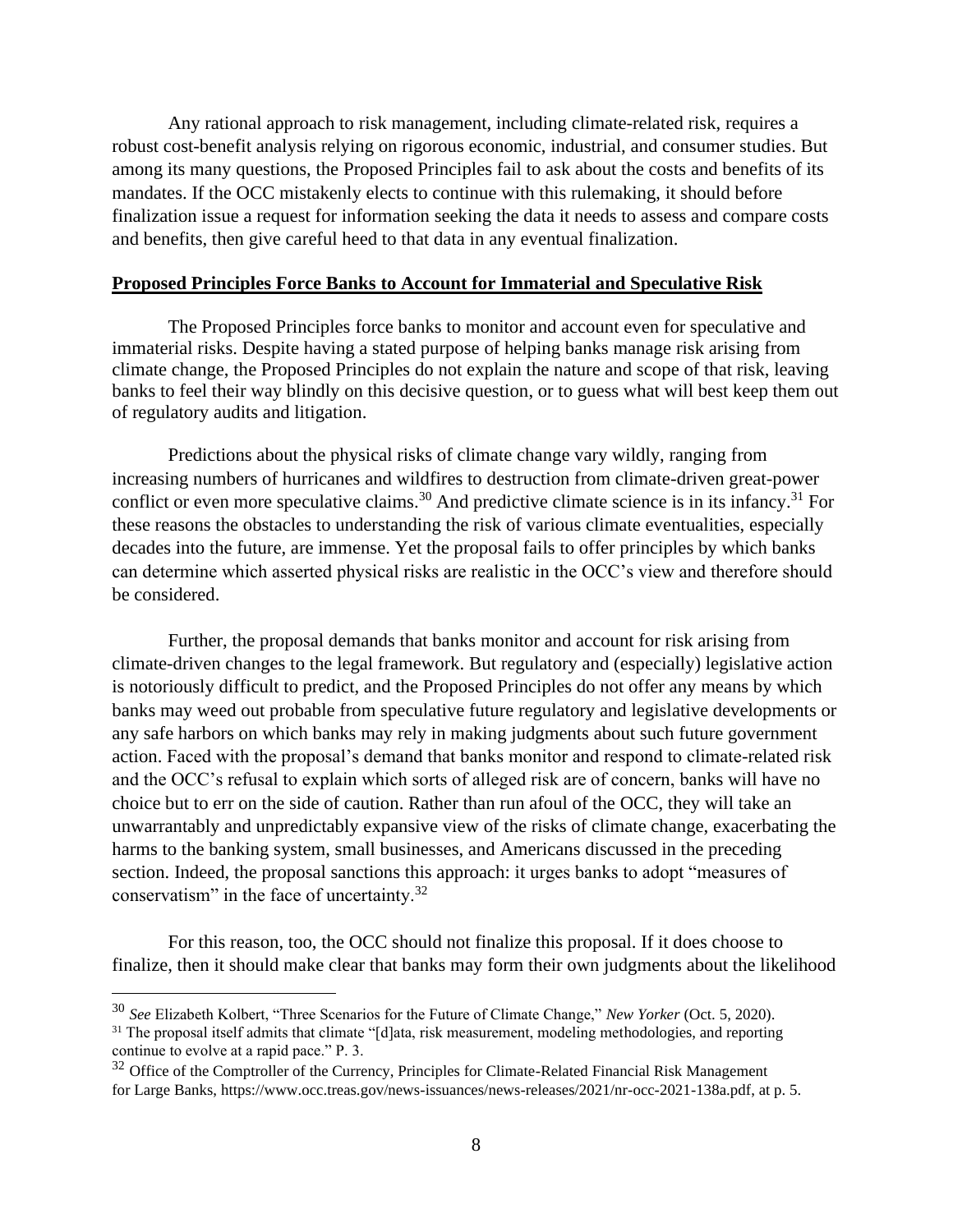and magnitude of various asserted climate-driven eventualities and that the OCC will not secondguess those judgments.

# **This is Rulemaking, Not Guidance**

The Proposed Principles are legislative rules masquerading as guidance. The OCC must treat it as a legislative rule. The "hallmark of legislative rules" is "[e]xpanding the footprint of a regulation by imposing new requirements, rather than simply interpreting the legal norms Congress or the agency itself has previously created."<sup>33</sup>

The Proposed Principles expand the regulatory footprint in two ways. First, it decides once and for all that climate-related financial risk poses a graver risk to bank safety and soundness than other sorts of risk and therefore warrants special treatment. Regulated banks are no longer free to make their own prudential assessment in this area, as they do in others; they *must* act as though climate-related risk is of especially great concern. Second, the proposal establishes several concrete new requirements for regulated banks. *See supra*.

Neither of the above represents a mere interpretation of existing legal duties.<sup>34</sup> Indeed, the proposal does not cite a statute or regulation. It appears to deduce the new requirements from the general duty of safety and soundness,  $35$  but that general standard neither singles out climaterelated risk for special treatment nor creates the particular duties the proposal demands.

The Proposed Principles, if finalized, would have binding force. The proposal binds banks to single out climate-related risk as of special concern. Banks under the OCC's jurisdiction must remain safe and sound.<sup>36</sup> The Proposed Principles declare the OCC's position that climaterelated financial risk implicates safety and soundness in an especially serious way.<sup>37</sup> Banks are no longer free to reach their own conclusions on this issue. This determination from the OCC's headquarters controls the actions of its supervisory staff. The OCC has a statutory duty to preserve safety and soundness.<sup>38</sup> Its staff therefore cannot allow supervised banks to engage in behavior that the agency has determined would imperil safety and soundness.<sup>39</sup> The proposal leaves OCC supervisory staff no opportunity for reaching different conclusions about climaterelated risk; indeed, the proposal makes clear that the staff's "supervisory expectations" will be

<sup>33</sup> *Iowa League of Cities v. EPA*, 711 F.3d 844, 873 (8th Cir. 2013); *see also Gen. Motors Corp. v. Ruckelshaus*, 742 F.3d 1561, 1565 (D.C. Cir. 1984) (rule is legislative when it "create[s] … new rights or duties").

<sup>34</sup> *See, e.g.*, *Iowa League of Cities*, 711 F.3d at 875 (legislative rule exists where no "preexisting … legislative rule … supplies the basis for the prohibition" in guidance).

<sup>&</sup>lt;sup>35</sup> Office of the Comptroller of the Currency, Principles for Climate-Related Financial Risk Management for Large Banks, https://www.occ.treas.gov/news-issuances/news-releases/2021/nr-occ-2021-138a.pdf, at p. 2. <sup>36</sup> 12 U.S.C. § 1(a).

<sup>&</sup>lt;sup>37</sup> Office of the Comptroller of the Currency, Principles for Climate-Related Financial Risk Management for Large Banks, https://www.occ.treas.gov/news-issuances/news-releases/2021/nr-occ-2021-138a.pdf, at p. 1. <sup>38</sup> 12 U.S.C. § 1.

<sup>39</sup> OCC, *Comptroller's Handbook: Large Bank Supervision* 11 (2019) ("If examiners determine that a risk is … not effectively managed … they *must* communicate to bank management and the board the need to mitigate or eliminate the unwarranted risk.") (emphasis added).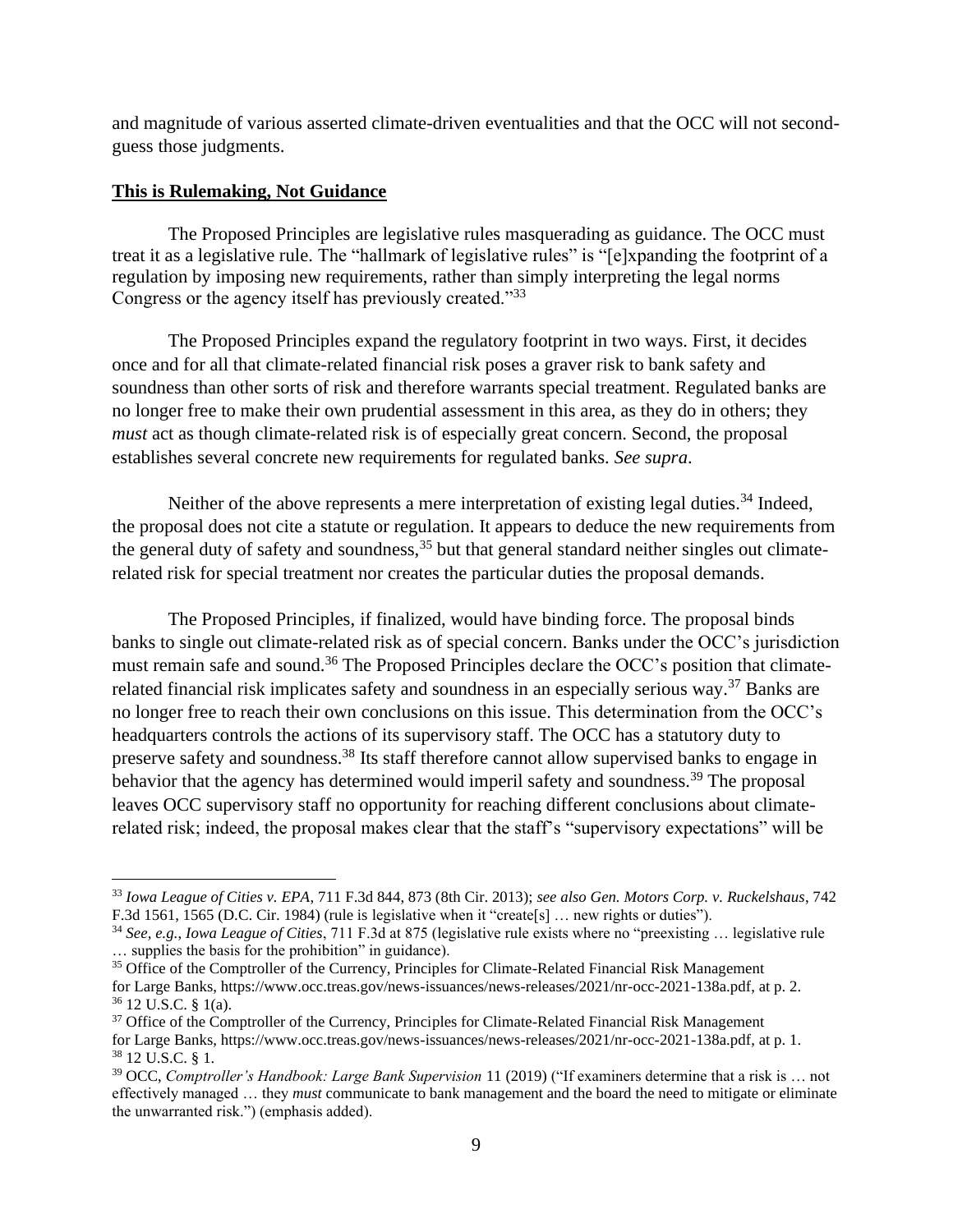shaped by the framework offered in the proposal.<sup>40</sup> The OCC staff who closely supervise large banks must therefore *require* the banks they supervise to treat climate-related risk as the proposal demands.

Because regulated banks know this, they must accept the proposal's determination about climate-related risk if they do not wish for adverse action by their examiners. This is why the proposal simply assumes that banks will "incorporate[e] these principles [of the proposal] into their risk management systems." <sup>41</sup> It does not even consider whether banks might decline to accept this purported "guidance."

The Proposed Principles therefore resemble the EPA guidance found binding in *Appalachian Power Co. v. EPA*, 208 F.3d 1015 (D.C. Cir. 2000), and *Natural Resources Defense Council v. EPA*, 643 F.3d 311 (D.C. Cir. 2011), both of which committed agency staff—and therefore by extension the public regulated by those staff—to the positions taken by guidance. Indeed, the proposal presents the concerns in these cases in an aggravated form, for the OCC's supervisory power is among the broadest and most powerful known to law. Regulated banks, as chartered entities, owe their very existence to the OCC. Moreover, examiners are on-site at large regulated banks at all times, with authority to "require action by bank management to address deficiencies before [they] compromise the bank's safety and soundness."<sup>42</sup>

The Proposed Principles also bind banks to implement its particular demands. The proposal states that an "effective risk governance framework is *essential* to a bank's safe and sound operation,"<sup>43</sup> and that such governance "includes" certain specific climate-related measures such as "assigning climate-related financial risk responsibilities throughout the organization." Per the proposal, regulated banks that treat climate-related risk like other risks, rather than singling it out for, e.g., "assign[ment] … throughout the organization," will fail at an "*essential*" element of safety and soundness.

Similarly, the proposal often asserts that banks "should" comply with its demands. While this word can sometimes merely recommend, here the Proposed Principles make clear that banks "should" undertake the demanded measures if they want to remain safe and sound—and they are required by law to remain safe and sound. The guidance does not disclaim that it is binding or anywhere inform banks or the public that it does not bind.

<sup>40</sup> P. 2; *see also Community Nutrition Inst. v. Young*, 818 F.2d 943, 946 (D.C. Cir. 1987) (explaining that the fact that a document constrains an agency's discretion tends to show it is a legislative rule).

<sup>&</sup>lt;sup>41</sup> Office of the Comptroller of the Currency, Principles for Climate-Related Financial Risk Management for Large Banks, https://www.occ.treas.gov/news-issuances/news-releases/2021/nr-occ-2021-138a.pdf, at p. 6. <sup>42</sup> *Comptroller's Handbook* at 14.

<sup>&</sup>lt;sup>43</sup> Office of the Comptroller of the Currency, Principles for Climate-Related Financial Risk Management for Large Banks, https://www.occ.treas.gov/news-issuances/news-releases/2021/nr-occ-2021-138a.pdf, at p. 2 (emphasis added).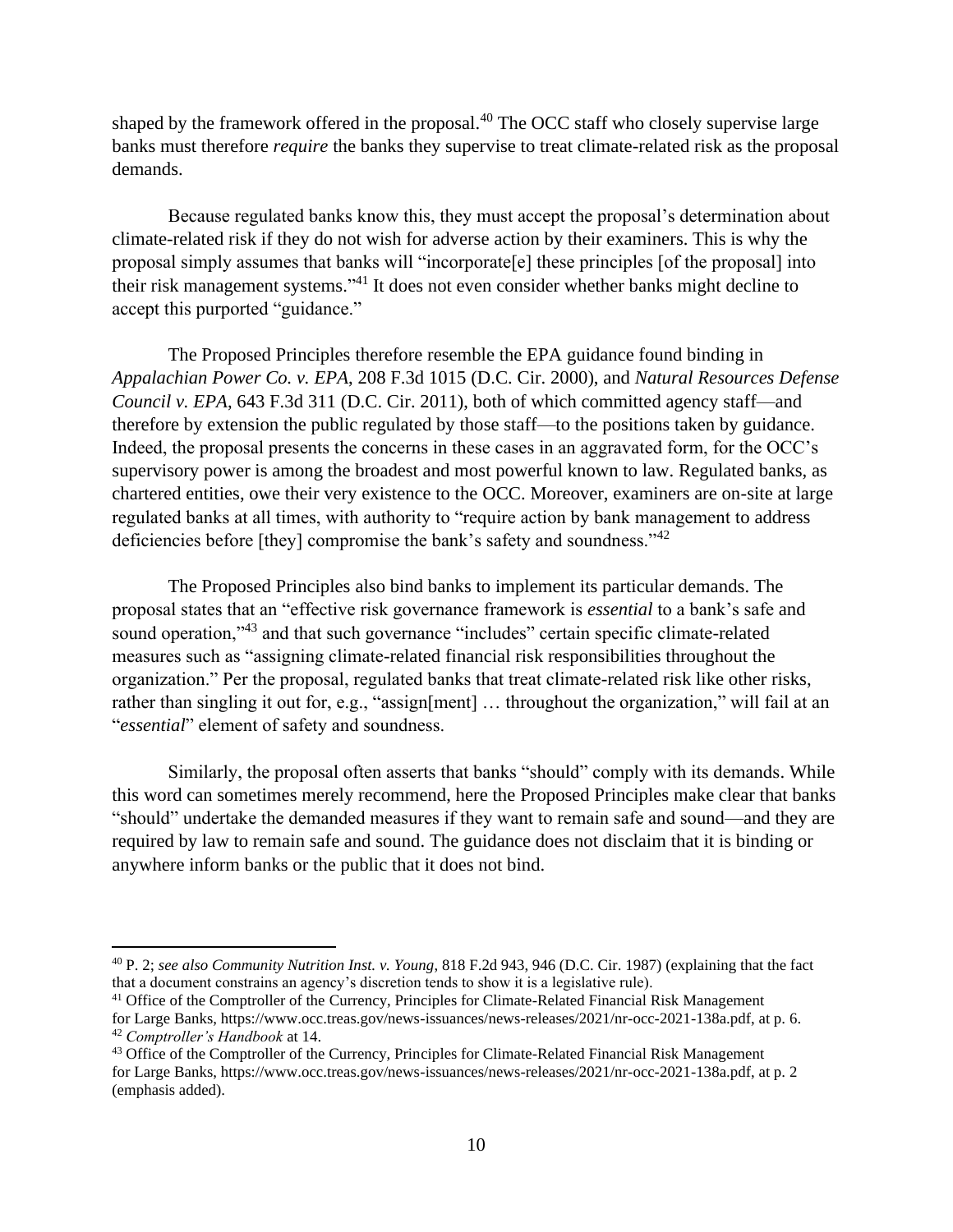The OCC should therefore admit that the proposal, if finalized, would constitute a legislative rule subject to the procedural requirements of the Administrative Procedures Act (APA). The OCC should withdraw the proposal and (if it mistakenly chooses to proceed with the rulemaking) should reissue it with the full set of findings and analyses that ordinarily accompany a rulemaking. Further, the OCC should explain why a binding rulemaking, rather than optional guidance, is appropriate in these circumstances. Nothing in the proposal addresses this question, but a rulemaking that fails to engage whether a rulemaking (rather than guidance) is necessary at all is arbitrary and capricious.

## **As Guidance, the Proposed Principles Violate OCC Regulations**

The Proposed Principles, if finalized, would violate the OCC's own regulations because they would create a binding rule through purported guidance. Just a year ago, the OCC issued a regulation providing that "supervisory guidance does not have the force and effect of law."<sup>44</sup> In the preamble to that regulation, the OCC explained that "examples … included in supervisory guidance (including guidance that goes through public comment) are not binding on institutions," but are "intended to be illustrative."<sup>45</sup>

Yet, as explained above, the proposal if finalized would create a binding rule, and the examples it gives of practices banks must undertake to protect against climate-related risk are mandatory rather than illustrative.

Moreover, the proposal if finalized would be arbitrary and capricious because the creation of a binding rule through guidance would constitute an unexplained departure from the agency's own past practice, as codified in the agency's own regulation on guidance.<sup>46</sup> That the proposal passed through a comment period changes nothing because the OCC's rule on guidance commits the agency not to issue binding guidance even through notice and comment.

## **CONCLUSION**

The OCC should not adopt the Proposed Principles. Climate-related financial risk is not the gravest threat to our banking system and should not be elevated to that status over economic downturns, foreign wars, or public health crises. The direct costs of compliance and indirect cost to businesses and consumers may be devastating, increasing already high inflation but curtailing credit to the energy sector and further burdening low-income Americans. The Proposed Principles favor and elevate social and political issues to the detriment of states, businesses, consumers, and our banking system.

Moreover, the Proposed Principles are labeled guidance, but will be treated and enforced as rules. The OCC should withdraw the Proposed Principles and proceed with rulemaking.

<sup>44</sup> 86 Fed. Reg. 9253, 9260 (2021).

<sup>45</sup> *Id.* at 9258.

<sup>46</sup> *See, e.g.*, *Encino Motorcars v. Navarro*, 136 S. Ct. 2117, 2126 (2016).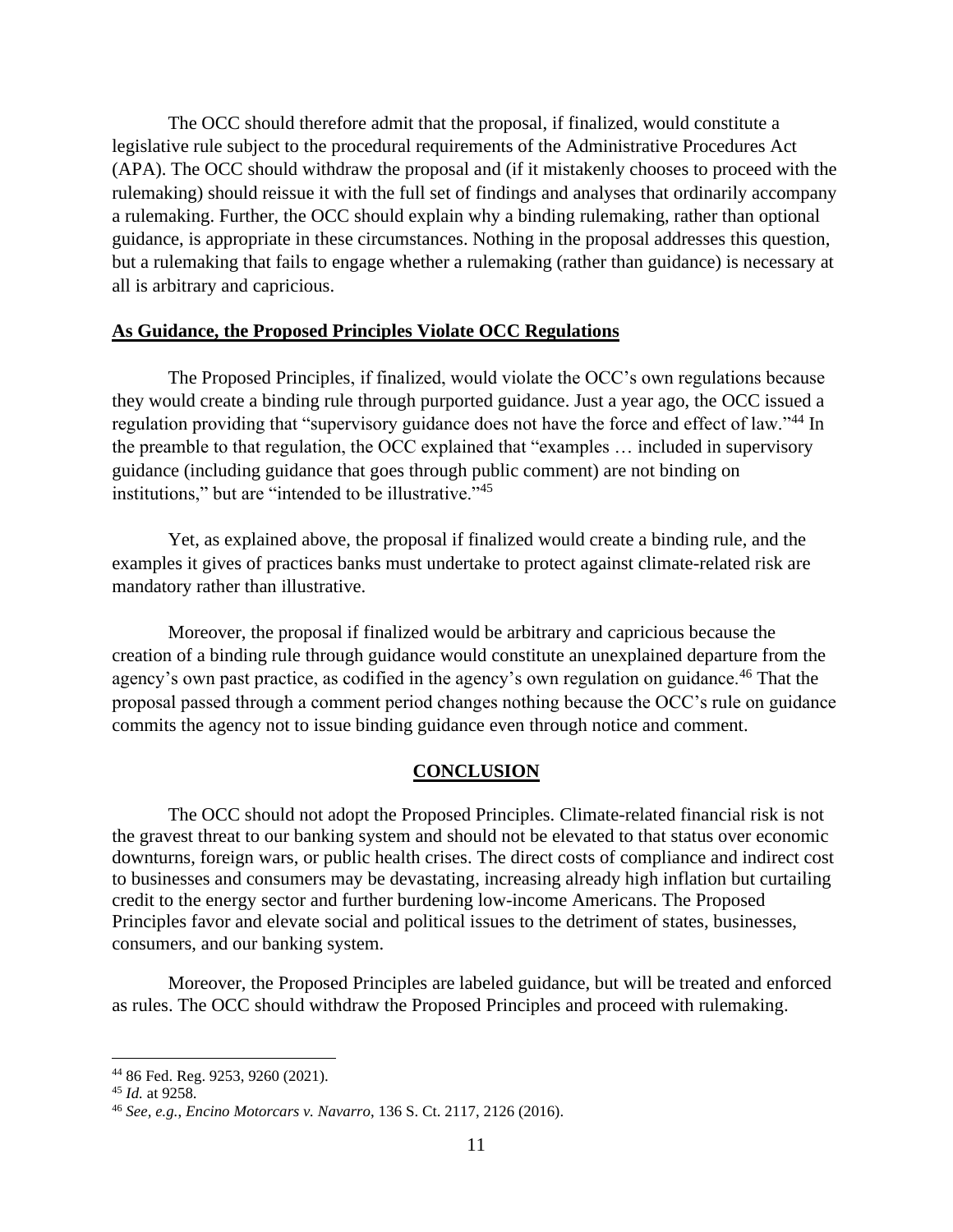Thank you for the opportunity to provide comments. If you have any questions, please contact the Office of the Utah Attorney General, the Utah Office of State Treasurer, or the Utah Office of the State Auditor.

Respectfully submitted,

Sean D. Reyes Utah Attorney General

Steve Marshall Alabama Attorney General

Treg R. Taylor Alaska Attorney General

Mark T3

Mark Brnovich Arizona Attorney General

Leslie Rutlege Arkansas Attorney General

Christopher M. Carr Georgia Attorney General

Lawrence Wasden Idaho Attorney General

Ullub Ulle

Marlo M. Oaks, CFA, CAIA Treasurer, State of Utah

John Dougall Utah State Auditor

Jucunda Maloney

Lucinda Mahoney Commissioner of the Alaska Department of Revenue

Kimberly Yee Treasurer, State of Arizona

Jenne Willigan

Dennis Milligan Treasurer, State of Arkansas

Julie a. Elfswerp

 $Julie/A.$  Ellsworth, Treasurer, State of Idaho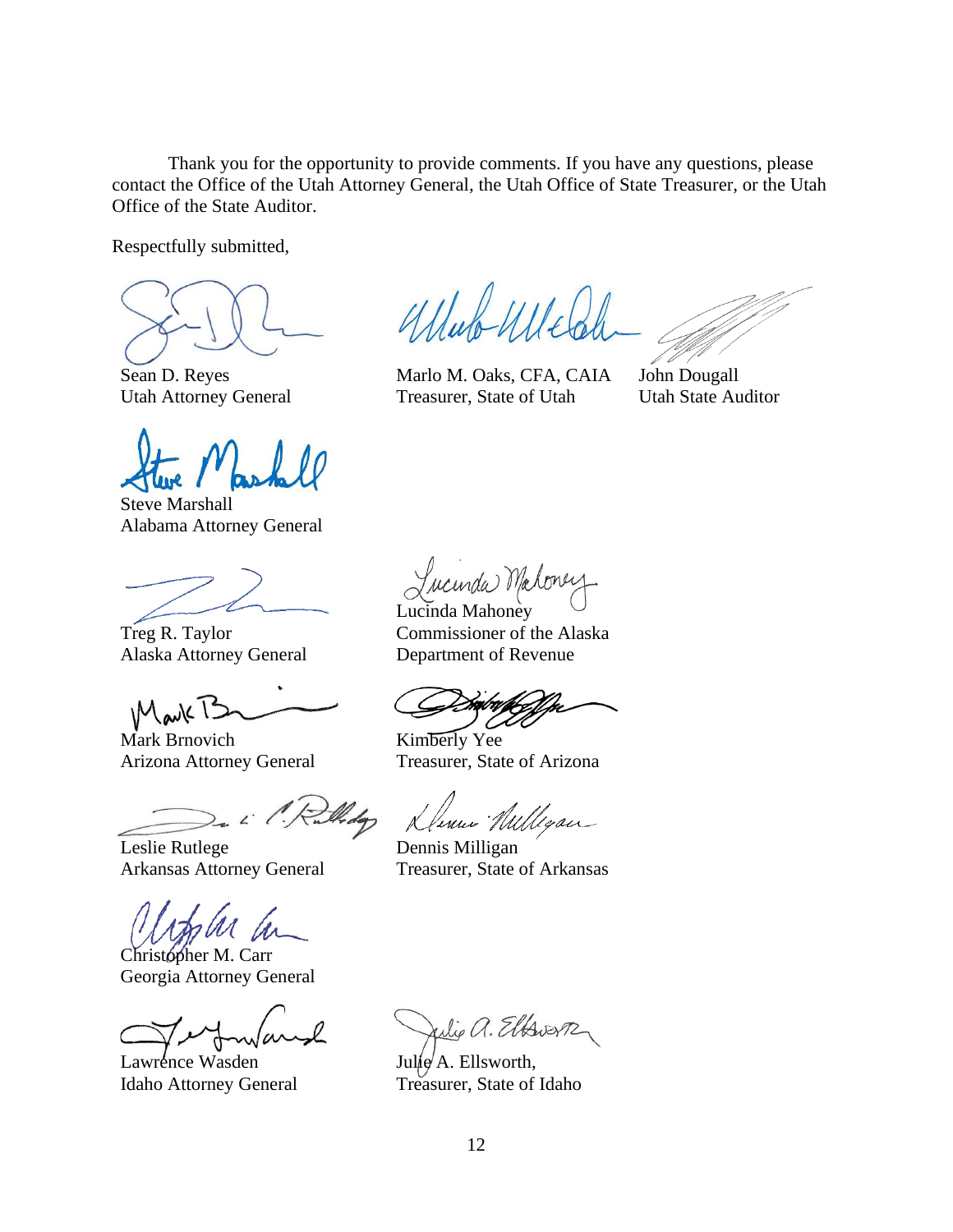Todd Rokita Indiana Attorney General

enk Schmilt

Derek Schmidt Kansas Attorney General

Daniel Cameron Kentucky Attorney General

Jeff Landry

Louisiana Attorney General

**CA** Lynn Fitch

Mississippi Attorney General

Kelly M. Nitchell

Kelly Mitchell Treasurer, State of Indiana

allian Ball

Mike Harmon

Kentucky Auditor of Public Accounts

Allison Ball Treasurer, State of Kentucky

oh In Schwaler

John M. Schroder Treasurer, State of Louisiana

and Mille

David McRae Treasurer, State of Mississippi

S.A Fitzpatrick

Scott Fitzpatrick Treasurer, State of Missouri

Austin Knudsen Montana Attorney General

Douglas J. Peterson Nebraska Attorney General

John Murante Treasurer, State of Nebraska